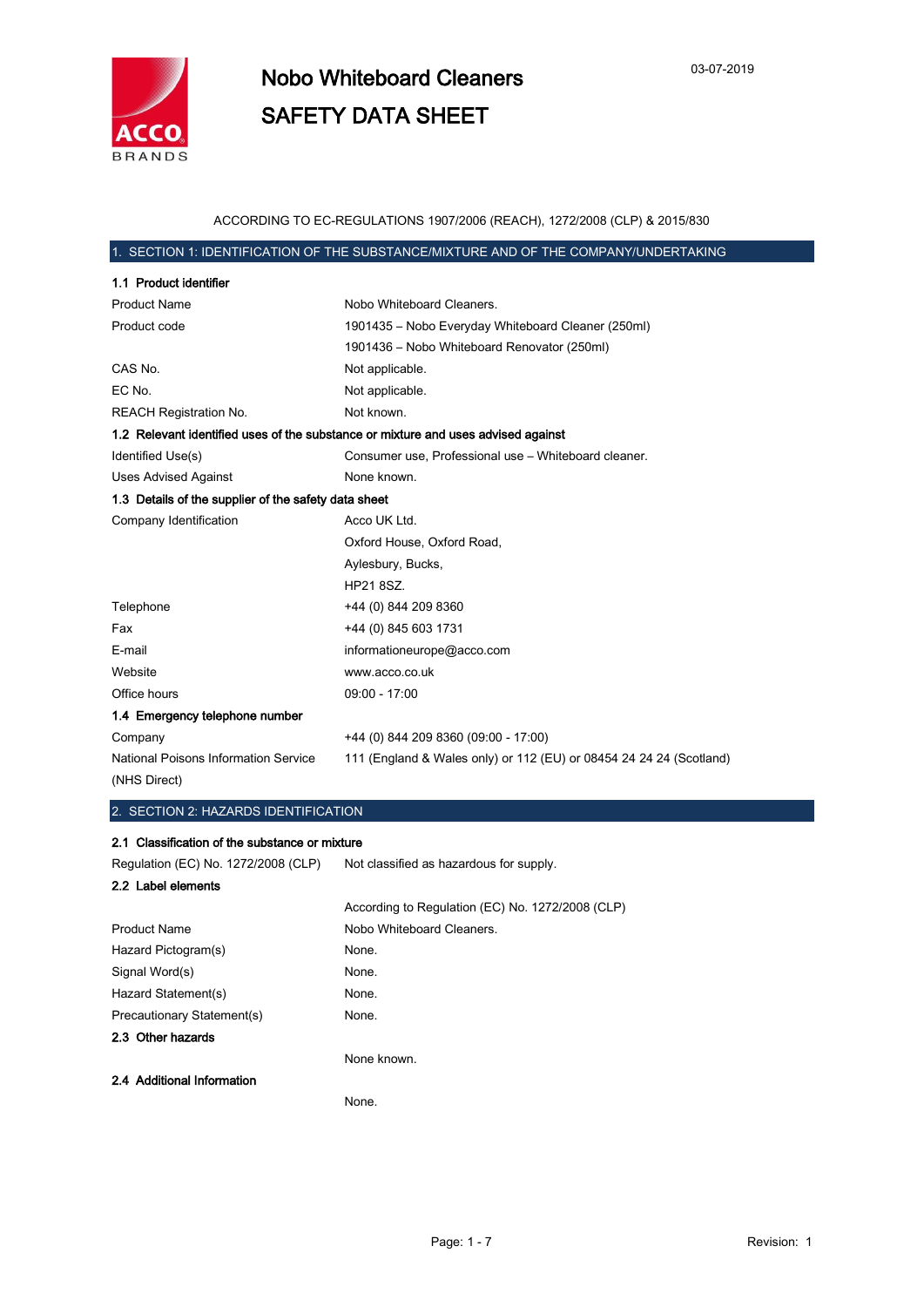

## 3. SECTION 3: COMPOSITION/INFORMATION ON INGREDIENTS

### 3.1 Substances

Not applicable.

| HAZARDOUS INGREDIENT(S) CAS No. |          | <b>IEC No. / REACH</b> | %W/W    | Hazard Statement(s)   | <b>Hazard</b> |
|---------------------------------|----------|------------------------|---------|-----------------------|---------------|
|                                 |          | Registration No.       |         |                       | Pictogram(s)  |
| Propan-2-ol                     | 67-63-0  | $200 - 661 - 7/$       | $1 - 5$ | Flam. Lig. 2 H225     | GHS02         |
|                                 |          | 01-2119457558-25-XXXX  |         | Eye Irrit. 2 H319     | GHS07         |
|                                 |          |                        |         | <b>STOT SE 3 H336</b> |               |
| 2-butoxyethanol                 | 111-76-2 | $203 - 905 - 0$ /      | $1 - 5$ | Acute Tox. 4 H302     | GHS07         |
|                                 |          | 01-2119475108-36-XXXX  |         | Acute Tox. 4 H312     |               |
|                                 |          |                        |         | Skin Irrit, 2 H315    |               |
|                                 |          |                        |         | Eye Irrit. 2 H319     |               |
|                                 |          |                        |         | Acute Tox. 4 H332     |               |

For full text of H/P Statements see section 16.

4. SECTION 4: FIRST AID MEASURES

### 4.1 Description of first aid measures

| 4.2 Most important symptoms and effects, both acute and delayed |                                                                                      |  |
|-----------------------------------------------------------------|--------------------------------------------------------------------------------------|--|
| Ingestion                                                       | Wash out mouth with water.                                                           |  |
| Eye Contact                                                     | Flush eyes with water for at least 15 minutes.                                       |  |
| <b>Skin Contact</b>                                             | Wash hands and exposed skin after use.                                               |  |
|                                                                 | comfortable for breathing.                                                           |  |
| Inhalation                                                      | If breathing is difficult, remove victim to fresh air and keep at rest in a position |  |

None anticipated.

#### 4.3 Indication of any immediate medical attention and special treatment needed

Unlikely to be required but if necessary treat symptomatically.

| 5. SECTION 5: FIREFIGHTING MEASURES                                        |                                                                                 |  |  |
|----------------------------------------------------------------------------|---------------------------------------------------------------------------------|--|--|
| <b>Extinguishing media</b><br>5.1                                          |                                                                                 |  |  |
| Suitable Extinguishing media                                               | As appropriate for surrounding fire.                                            |  |  |
| Unsuitable extinguishing media                                             | None known.                                                                     |  |  |
| 5.2 Special hazards arising from the substance or mixture                  |                                                                                 |  |  |
|                                                                            | Decomposes in a fire giving off toxic fumes: Carbon monoxide, Carbon dioxide.   |  |  |
| 5.3 Advice for firefighters                                                |                                                                                 |  |  |
|                                                                            | Fire fighters should wear complete protective clothing including self-contained |  |  |
|                                                                            | breathing apparatus.                                                            |  |  |
| 6. SECTION 6: ACCIDENTAL RELEASE MEASURES                                  |                                                                                 |  |  |
| Personal precautions, protective equipment and emergency procedures<br>6.1 |                                                                                 |  |  |
|                                                                            | Provide adequate ventilation. Wash hands and exposed skin thoroughly after      |  |  |
|                                                                            | handling.                                                                       |  |  |

### 6.2 Environmental precautions

Do not allow to enter drains, sewers or watercourses.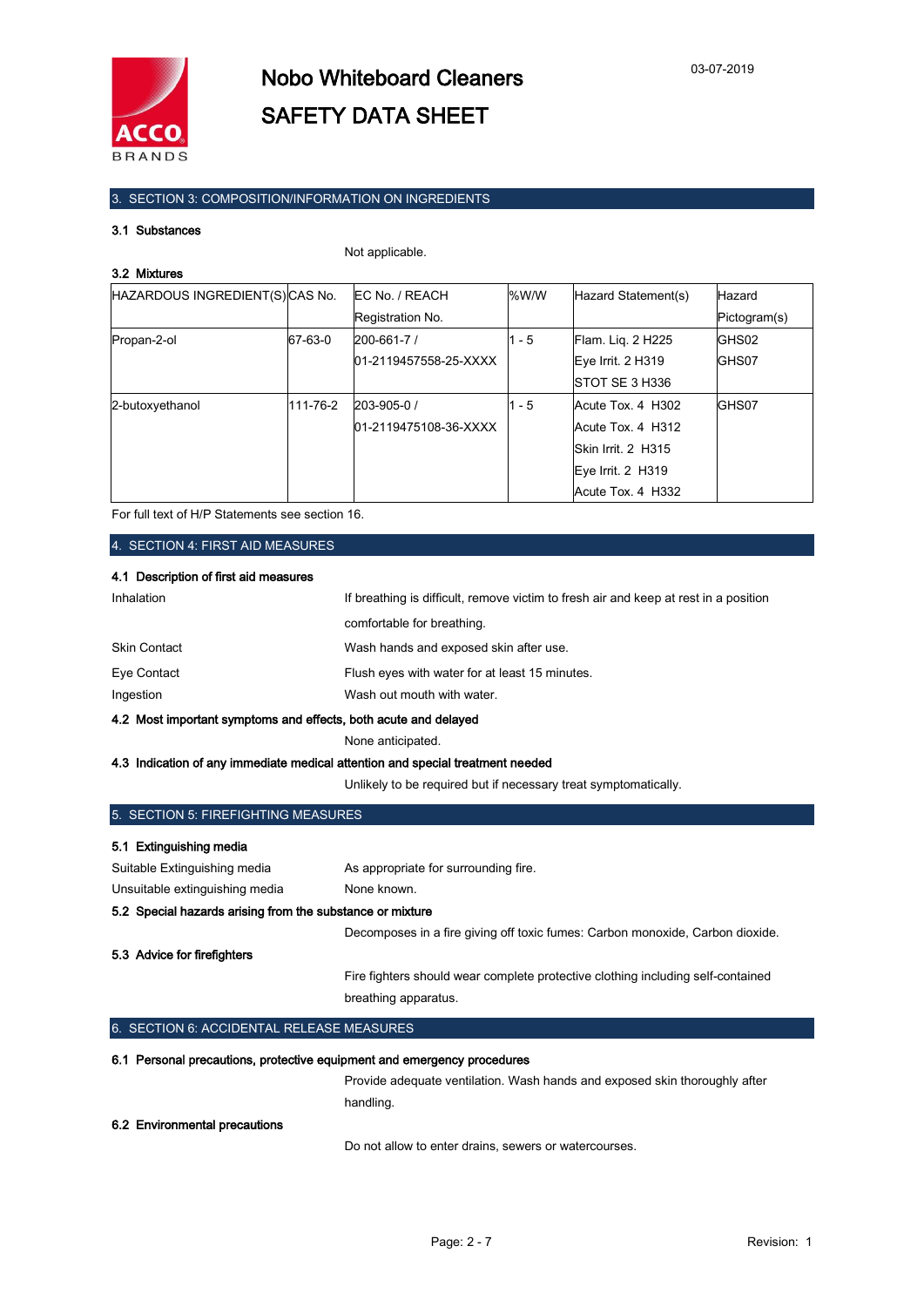

| 6.3 Methods and material for containment and cleaning up         |                                                                                     |
|------------------------------------------------------------------|-------------------------------------------------------------------------------------|
|                                                                  | Adsorb spillages onto sand, earth or any suitable adsorbent material. Transfer to a |
|                                                                  | container for disposal.                                                             |
| 6.4 Reference to other sections                                  |                                                                                     |
|                                                                  | See Also Section 8, 13.                                                             |
| 7. SECTION 7: HANDLING AND STORAGE                               |                                                                                     |
| 7.1 Precautions for safe handling                                |                                                                                     |
|                                                                  | General hygiene measures for the handling of chemicals are applicable.              |
|                                                                  | Wash hands and exposed skin thoroughly after handling.                              |
| 7.2 Conditions for safe storage, including any incompatibilities |                                                                                     |
|                                                                  | Keep container tightly closed, in a cool, well ventilated place.                    |
| Storage temperature                                              | $0 - 35^{\circ}$ C                                                                  |
| Storage life                                                     | 24 Month(s).                                                                        |
| Incompatible materials                                           | None known.                                                                         |

8. SECTION 8: EXPOSURE CONTROLS/PERSONAL PROTECTION

### 8.1 Control parameters

7.3 Specific end use(s)

8.1.1 Occupational Exposure Limits

| <b>SUBSTANCE</b>         | CAS No. |     | $LTEL$ (8 hr TWA ppm) LTEL (8 hr TWA mg/m <sup>3</sup> ) STEL (ppm) STEL (mg/m <sup>3</sup> ) Note |                 |      |                    |
|--------------------------|---------|-----|----------------------------------------------------------------------------------------------------|-----------------|------|--------------------|
| Propan-2-ol              | 67-63-0 | 400 | 999                                                                                                | 500             | 1250 |                    |
| 2-Butoxyethanol 111-76-2 |         | 25  | 123                                                                                                | I <sub>50</sub> | 246  | <b>Sk. BMGV</b>    |
| 2-Butoxyethanol 111-76-2 |         | 20  | 198                                                                                                | 150             | 246  | <b>IOELV. Skin</b> |

Consumer use, Professional use – Whiteboard cleaner.

Source UK Workplace Exposure Limits EH40/2005 (Third edition, published 2018), United Kingdom Sk Can be absorbed through the skin. The assigned substances are those for which there are concerns that dermal absorption will lead to systemic toxicity. BMGV Biological monitoring guidance values are listed in Table 2. IOELV Indicative Occupational Exposure Limit Values. Skin The possibility of significant uptake through the skin.

| Biological Exposure Indices |  |                   |  |                   |                                                                                     |            |
|-----------------------------|--|-------------------|--|-------------------|-------------------------------------------------------------------------------------|------------|
| Substances                  |  |                   |  |                   | CAS Number Sampling Tissues Control parameters Biological monitoring quidance value | Comments I |
| 2-Butoxyethanol 111-76-2    |  | Post shift lurine |  | butoxyacetic acid | 240 mmol butoxyacetic acid/mol creatinine                                           |            |

### 8.2 Exposure controls

8.2.1. Appropriate engineering controls Ensure adequate ventilation.

8.2.2. Personal protection equipment



Eye Protection Not normally required.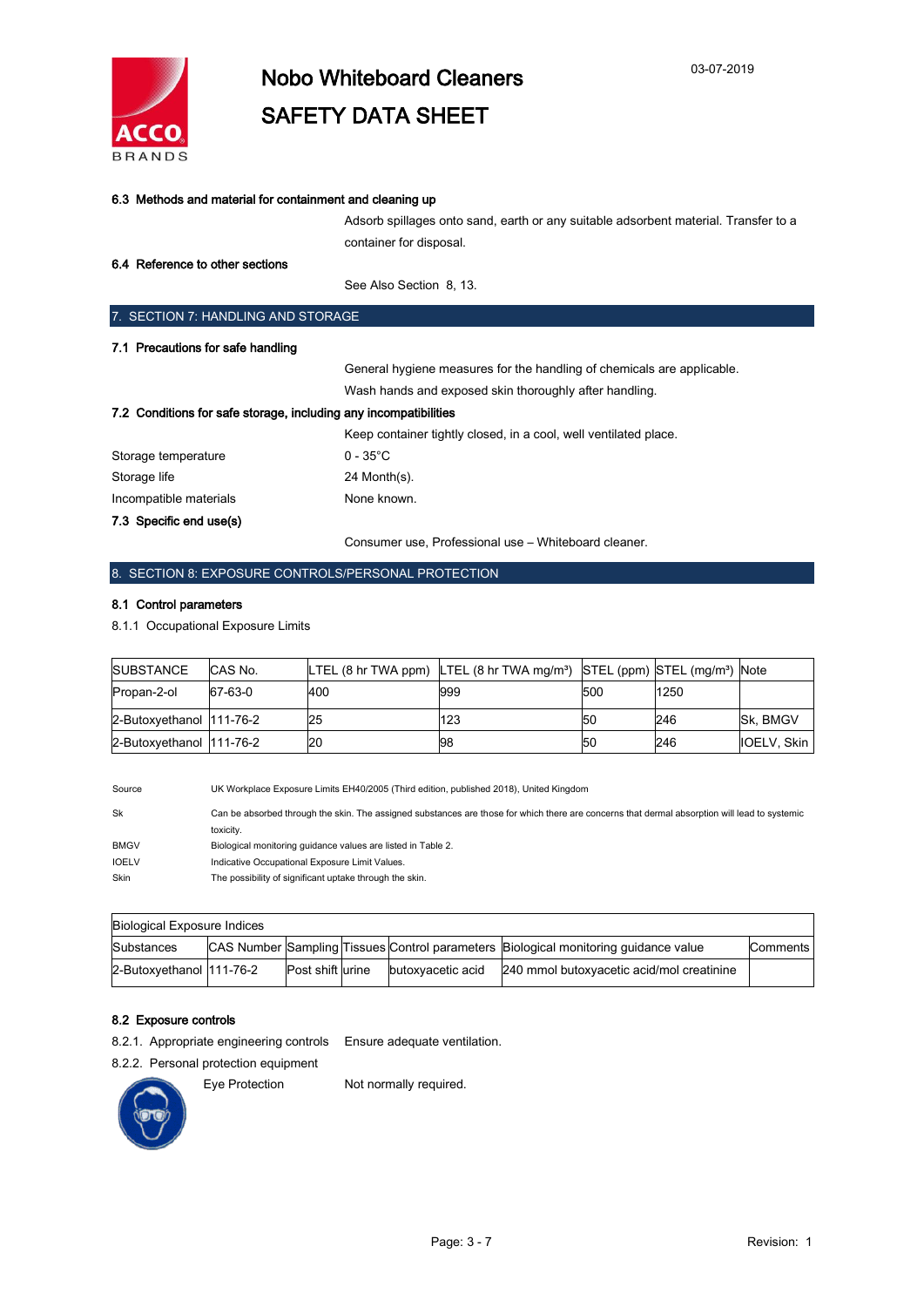

# Nobo Whiteboard Cleaners SAFETY DATA SHEET

| Skin protection        | Not normally required.                                    |
|------------------------|-----------------------------------------------------------|
| Respiratory protection | Normally no personal respiratory protection is necessary. |
| Thermal hazards        | Not applicable.                                           |
|                        |                                                           |

8.2.3. Environmental Exposure Controls Do not allow to enter drains, sewers or watercourses.

### 9. SECTION 9: PHYSICAL AND CHEMICAL PROPERTIES

### 9.1 Information on basic physical and chemical properties

| Appearance                              | Liquid.                                                                        |
|-----------------------------------------|--------------------------------------------------------------------------------|
|                                         | Colour: Colourless.                                                            |
| Odour                                   | Perfume.                                                                       |
| Odour threshold                         | Not established.                                                               |
| pH                                      | Product as supplied: ~7                                                        |
| Melting point/freezing point            | Not available.                                                                 |
| Initial boiling point and boiling range | Not available.                                                                 |
| <b>Flash Point</b>                      | $49^{\circ}$ C                                                                 |
|                                         | Negative results are obtained in sustained combustibility test L.2., Part III, |
|                                         | section 32 of the UN RTDG, Manual of Tests and Criteria, and classification as |
|                                         | Flammable liquid and vapour in Category 3, is not needed.                      |
| Evaporation rate                        | Not available.                                                                 |
| Flammability (solid, gas)               | Not applicable.                                                                |
| Upper/lower flammability or explosive   | Not available.                                                                 |
| limits                                  |                                                                                |
| Vapour pressure                         | Not available.                                                                 |
| Vapour density                          | Not available.                                                                 |
| Density (g/ml)                          | Not available.                                                                 |
| Relative density                        | $0.98 - 0.99$ g/ml                                                             |
| Solubility(ies)                         | Soluble in water.                                                              |
| Partition coefficient: n-octanol/water  | Not available.                                                                 |
| Auto-ignition temperature               | Not available.                                                                 |
| Decomposition Temperature (°C)          | Not available.                                                                 |
| <b>Kinematic Viscosity</b>              | <50 mPa•s                                                                      |
| <b>Explosive properties</b>             | Not explosive.                                                                 |
| Oxidising properties                    | Not oxidising.                                                                 |
| 9.2 Other information                   |                                                                                |
|                                         | None.                                                                          |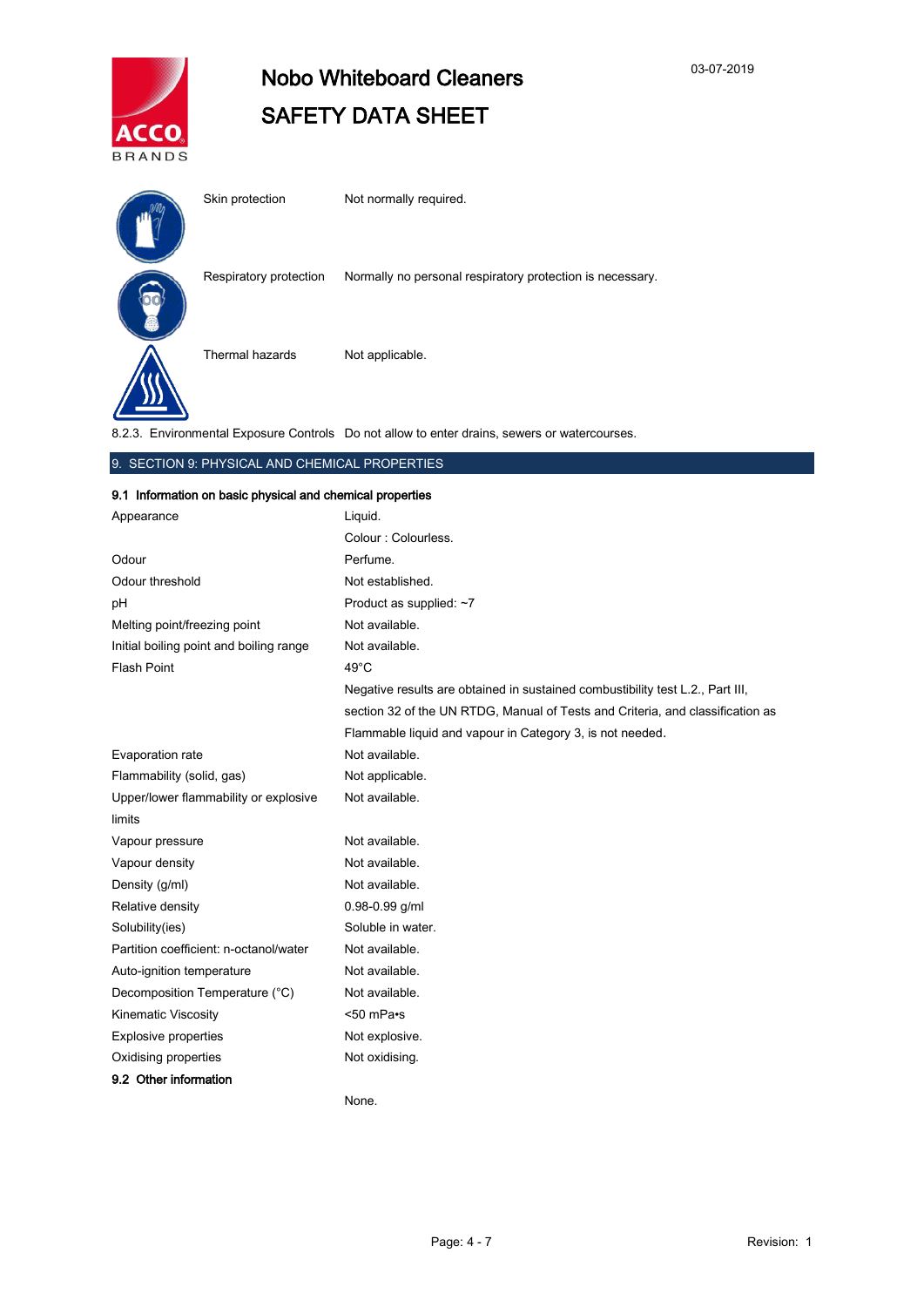

## 10. SECTION 10: STABILITY AND REACTIVITY 10.1 Reactivity Stable under normal conditions. 10.2 Chemical Stability Stable under normal conditions. 10.3 Possibility of hazardous reactions No hazardous reactions known if used for its intended purpose. 10.4 Conditions to avoid None anticipated. 10.5 Incompatible materials None known.

### 10.6 Hazardous decomposition products

No hazardous decomposition products known.

### 11. SECTION 11: TOXICOLOGICAL INFORMATION

| 11.1 Information on toxicological effects |                                              |
|-------------------------------------------|----------------------------------------------|
| Acute toxicity                            | Low acute toxicity.                          |
| Skin corrosion/irritation                 | Non-irritant.                                |
| Serious eye damage/irritation             | Not classified.                              |
| Skin sensitization data                   | It is not a skin sensitiser.                 |
| Respiratory sensitization data            | Not classified.                              |
| Germ cell mutagenicity                    | There is no evidence of mutagenic potential. |
| Carcinogenicity                           | No evidence of carcinogenicity.              |
| Reproductive toxicity                     | No evidence of reproductive effects.         |
| Lactation                                 | Not classified.                              |
| STOT - single exposure                    | None anticipated.                            |
| STOT - repeated exposure                  | None anticipated.                            |
| Aspiration hazard                         | Not classified.                              |
| 11.2 Other information                    |                                              |

#### None.

| 12. SECTION 12: ECOLOGICAL INFORMATION                                    |  |  |
|---------------------------------------------------------------------------|--|--|
|                                                                           |  |  |
| Low toxicity to aquatic organisms.                                        |  |  |
|                                                                           |  |  |
| The product is biodegradable.                                             |  |  |
|                                                                           |  |  |
| The product has no potential for bioaccumulation.                         |  |  |
|                                                                           |  |  |
| Soluble in water. The product is predicted to have high mobility in soil. |  |  |
| 12.5 Results of PBT and vPvB assessment                                   |  |  |
| Not classified as PBT or vPvB.                                            |  |  |
|                                                                           |  |  |
| None known.                                                               |  |  |
|                                                                           |  |  |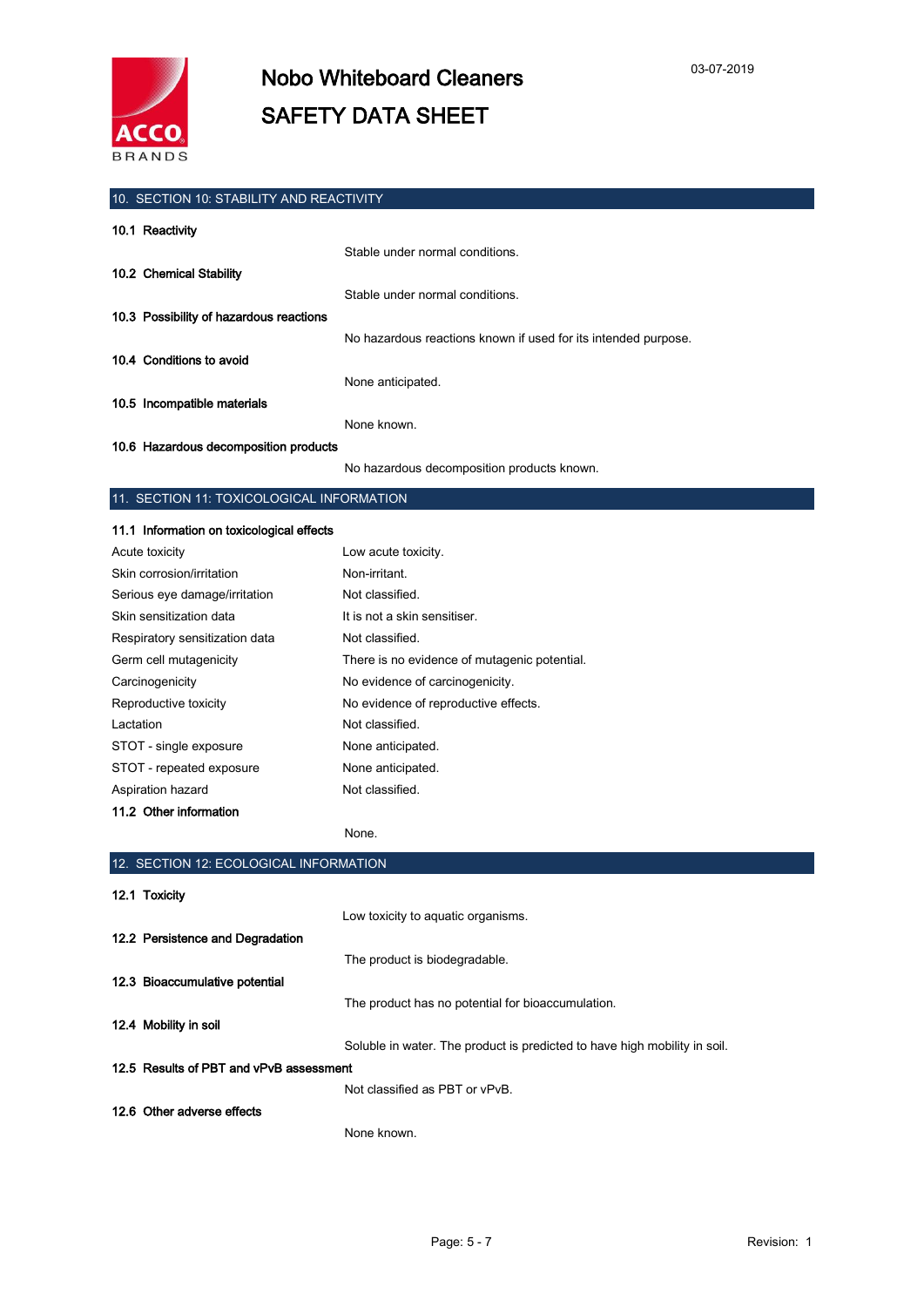

| 13. SECTION 13: DISPOSAL CONSIDERATIONS    |                                                                             |  |  |
|--------------------------------------------|-----------------------------------------------------------------------------|--|--|
| 13.1 Waste treatment methods               |                                                                             |  |  |
|                                            | Dispose at suitable refuse site.                                            |  |  |
| 13.2 Additional Information                |                                                                             |  |  |
|                                            | Disposal should be in accordance with local, state or national legislation. |  |  |
| 14. SECTION 14: TRANSPORT INFORMATION      |                                                                             |  |  |
| Not classified as hazardous for transport. |                                                                             |  |  |
| 14.1 UN number                             |                                                                             |  |  |
|                                            | Not applicable.                                                             |  |  |
| 14.2 UN proper shipping name               |                                                                             |  |  |
|                                            | Not applicable.                                                             |  |  |
| 14.3 Transport hazard class(es)            |                                                                             |  |  |
|                                            | Not applicable.                                                             |  |  |
| 14.4 Packing group                         |                                                                             |  |  |
|                                            | Not applicable.                                                             |  |  |
| 14.5 Environmental hazards                 |                                                                             |  |  |
|                                            | Not classified as a Marine Pollutant.                                       |  |  |
| 14.6 Special precautions for user          |                                                                             |  |  |
|                                            | Not applicable.                                                             |  |  |
|                                            | 14.7 Transport in bulk according to Annex II of Marpol and the IBC Code     |  |  |

Not applicable.

### 15. SECTION 15: REGULATORY INFORMATION

### 15.1 Safety, health and environmental regulations/legislation specific for the substance or mixture

| European Regulations - Authorisations and/or Restrictions On Use |                       |
|------------------------------------------------------------------|-----------------------|
| Candidate List of Substances of Very                             | Not listed.           |
| High Concern for Authorisation                                   |                       |
| REACH: ANNEX XIV list of substances                              | Not listed.           |
| subject to authorisation                                         |                       |
| REACH: Annex XVII Restrictions on the                            | Propan-2-ol (67-63-0) |
| manufacture, placing on the market and                           |                       |
| use of certain dangerous substances,                             |                       |
| mixtures and articles                                            |                       |
| Community Rolling Action Plan (CoRAP) Not listed.                |                       |
| National regulations                                             |                       |
| Other                                                            | Not known.            |
| 15.2 Chemical Safety Assessment                                  |                       |
|                                                                  | Not applicable.       |